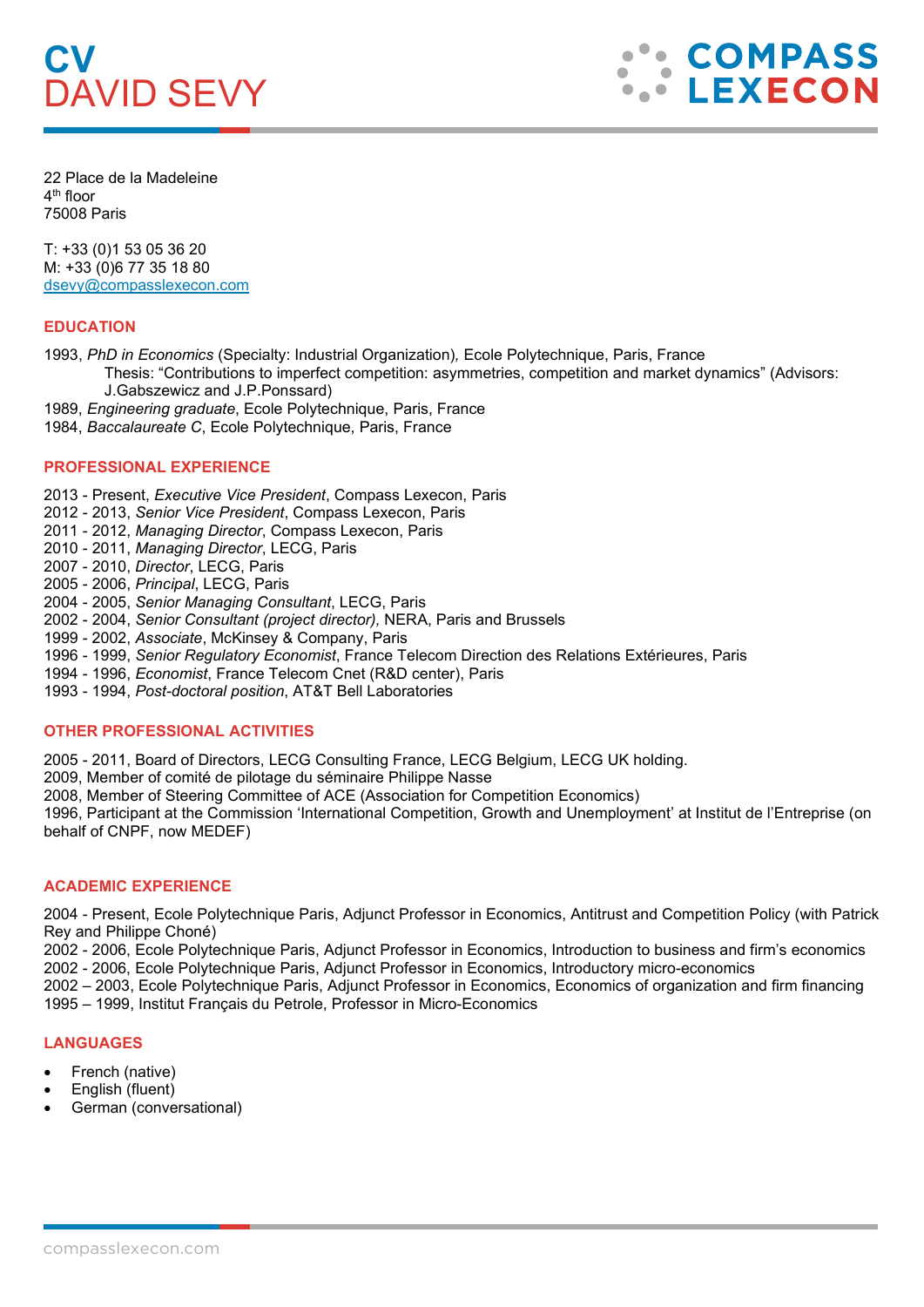## **SELECTED CONSULTING EXPERIENCE**

#### **Mergers and Acquisitions**

- Orange Romania/TKR (2021, telecommunications) Advised Orange during European Commission Phase I merger proceedings. Cleared conditionally.
- Ardian/SPMR (2021, pipelines) Advised Ardian during Phase II investigation by the French NCA. Prohibited. Analysis of horizontal and vertical effects.
- Fiat Chrysler/Peugeot (2020, automotive) Advised Fiat Chrysler and Peugeot during European Commission Phase II merger proceedings. Cleared conditionally. Analysis of unilateral effects (closeness of competition, pricing), synergies.
- Fraikin/Via Location (2020, rental of commercial and industrial vehicles) Advised Fraikin during Phase I investigation by the French NCA. Cleared conditionally. Analysis of local competitive effects and potential coordinated effects, assistance with remedy package.
- Keolis/Carpostal (2019, passenger transport services in France) Advised Keolis during Phase I investigation by the French NCA. Cleared without conditions. Analysis of unilateral effects (closeness of competition using bidding data).
- Cellnex/Iliad7 (2019, telecommunications) Advised during investigation by the French NCA. Cleared without conditions. Analysis of competitive landscape.
- Siemens/Alstom (2019, trains and signalling solutions) Advised a third party during Phase II investigation by the European Commission. Prohibited. Analysis of competitive effects.
- Cofigeo/Agripole (William Saurin) (2018, prepared meals) Advised Cofigeo during Phase II investigation by the French NCA. Cleared conditionally. Analysis of unilateral effects (merger simulation analysis), failing firm assessment.
- Thales/Gemalto (2018) Advice to merging parties during Phase II investigation by European Commission and other national jurisdictions. Cleared conditionally. Assessment of horizontal effects in the markets for encryption software and hardware security modules.
- Safran/Zodiac Aerospace (2017, aerospace equipment) Advised Safran during Phase I investigation by the European Commission and authorities in the US, Russia, Turkey and China. Cleared without conditions. Analysis of horizontal and vertical effects, market share analysis.
- APAX Partners/Vodafone Malta (2017, mobile telecommunications) Advised APAX Partners during investigation by the Maltese NCA. Abandoned.
- FNAC/Darty (2016, white goods retailing) Advised Darty during Phase II investigation by the French NCA. Cleared conditionally. Analysis of unilateral effects, assessment of remedy package.
- JC Decaux/Metrobus (2016, advertising) Advised a third party during Phase II investigation by the French NCA. Withdrawn. Analysis of market definition, horizontal and conglomerate effects.
- Liberty Global (Telenet)/Base (2016, telecommunications) Advised a third party during Phase II investigation by the European Commission. Cleared conditionally. Analysis of horizontal and conglomerate effects on mobile and fixed telecommunications markets in Belgium.
- Wabtec/Faiveley (2016, train equipment) Advised Wabtec and Faiveley during Phase II investigation by the European Commission. C

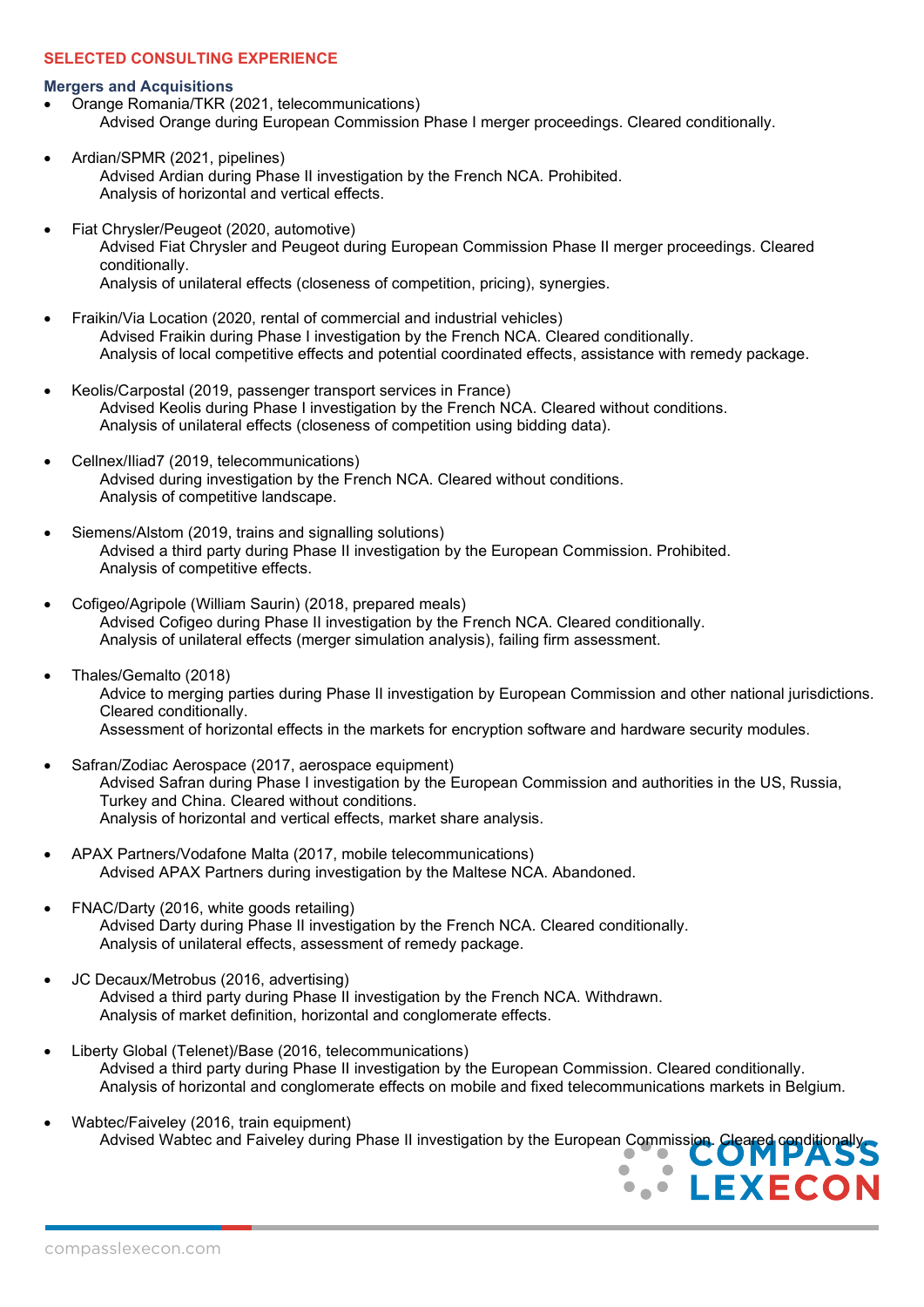Analysis of unilateral effects (bidding data analysis). Study of vertical foreclosure effects

- Orange/Bouygues Telecom (2016, mobile telecommunications) Advised Orange (formerly known as France Telecom). Abandoned. Analysis of market definition, assessment of unilateral effects, efficiencies, potential remedies.
- Altice(Numericable)/SFR (2014, mobile telecommunications and broadband) Advised Numericable and Vivendi (parent of SFR) during Phase II investigation by the French NCA. Cleared conditionally. Assessment of French NCA's analyses, e.g., analysis of unilateral effects (closeness of competition, bidding data analysis), remedies.
- Alkern/Groupe Duroux (2014, concrete products) Advised Alkern during Phase I investigation by the French NCA. Cleared without conditions. Analysis of market definition and unilateral effects.
- Groupe Eurotunnel/SeaFrance (2012, ferry services) Advised Groupe Eurotunnel during Phase I investigation by the French NCA. Cleared conditionally. Analysis of market definition (intermodal competition between trains and ferries).
- Canal+/TPS (2012, pay TV) Advised Canal+ during Phase II investigation by the French NCA and DGCCRF. Cleared conditionally. Analysis of horizontal, vertical and conglomerate effects, efficiencies, remedies. Participation in hearing at French NCA.
- Cristal Union/Vermandoise (2012, sugar production) Advised Cristal Union during Phase I investigation by the French NCA. Cleared without conditions. Statistical analysis of parties' pricing policies.
- Air Liquide/LVL Medical (2012, home healthcare) Advised Air Liquide during Phase I investigation by the French NCA. Cleared without conditions.
- SC Johnson/Sara Lee (2011, insecticides) Advised SC Johnson during Phase I investigation by the French NCA and DGCCRF. Cleared without conditions. Economic report regarding the French part of the international merger: analysis of market definition, analysis of unilateral effects, efficiencies, remedies.
- GDF Suez/Ne Varietur (2011, heat networks) Advised GDF Suez during Phase I investigation by the French NCA. Cleared conditionally. Analysis of unilateral effects (bidding data analysis), remedy design.
- Citrovita (Votorantim Group)/Citrosuco (Fisher Group) (2011, orange juice) Advised both parties during Phase II investigation by the European Commission. Cleared without conditions. Analysis of market definition (wholesale and retail levels), analysis of unilateral effects (statistical and econometric, capacity constraints
- Veolia Transdev/RATP (2010, road transport) Advised Caisse des Dépôts et Consignation (CDC) during Phase I investigation by the European Commission (international transport, cleared without conditions) and during Phase II investigation by the French NCA (urban and inter-urban transport, cleared conditionally). Analysis of unilateral and coordinated effects.
- Banques Populaires/Caisses d'Epargne (2009, retail banking) Advised both parties during Phase I investigation by the French NCA. Cleared conditionally. Analysis of horizontal effects.
- Leroy Merlin/Brico (2002, DIY stores) Advised during investigations by the French, Spanish and Portuguese NCAs. Analysis of sales data.
- Full economic advice for a major merger in the publishing industry submitted to the European Commission. Directed several efforts in phase I (pre-notification and notification) and phase II (work following Art 6 (1) c and reply to the

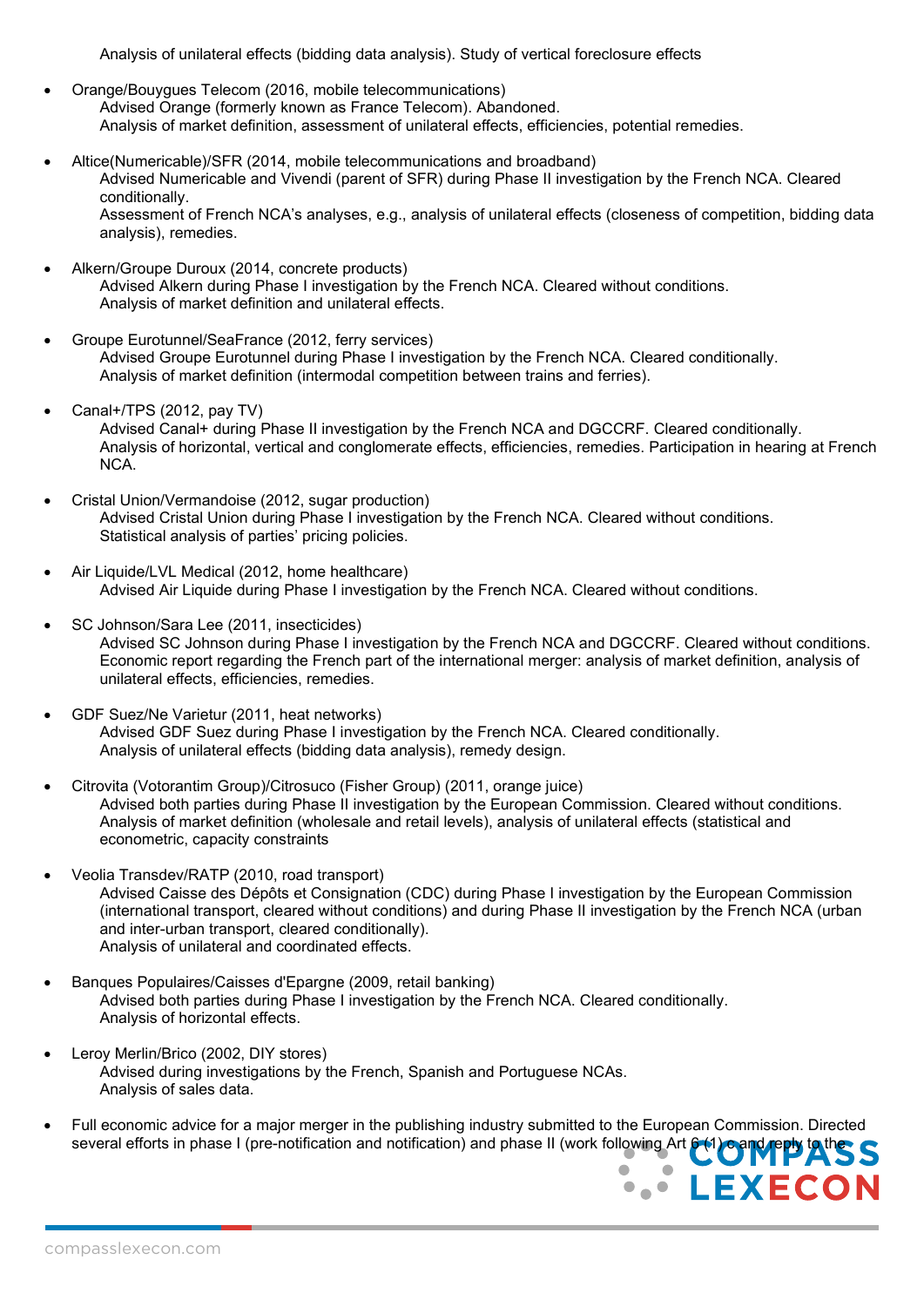statement of objections, remedies), including econometric analysis of unilateral effects and modelling of impact of remedies. Frequent interactions with the Commission's economists and case team.

- Economic advice for the phase II of a merger submitted to the French competition authorities (Conseil de la concurrence) in the sector of document management and outsourcing services. Merger cleared.
- Full economic advice for a major merger in the industrial gas business submitted to the European Commission. Initial due diligence and production of an economic report. Support to client in deal negotiations with target. Support in phase I negotiations with the Commission. Production of an econometric analysis on competitive effects. Deal cleared under conditions in phase I.
- Economic advice and production of a report, in a phase II investigation by Conseil de la concurrence related to the vertical merger of a leading glass manufacturer with wholesalers. Deal cleared.
- Economic advice for a major contemplated merger in the financial service industry, both during a phase I investigation led by the OFT and a phase II investigation led by the UK Competition Commission. Transaction cleared under conditions.
- Full economic advice for a maior merger in the energy sector, cleared under conditions in phase II by the European Commission. Particular focus on gas/electricity and infrastructure/services vertical issues raised by the merger, as well as on remedies design. Production of an expert report.
- Economic advice for a multi-jurisdiction merger in the seismic equipment and service sector, cleared by DOJ and by OFT. Particular focus on vertical issues raised by the transaction.
- Economic advice for a merger of satellite payload equipment manufacturer, cleared without conditions by the European Commission in phase II. Focus on potential vertical foreclosure issues raised by the transaction and advice on potential remedies.
- Full economic advice for a merger between the two main managers of exhibition places and organizers of fairs and salons in France and in the Paris area, before the DGCCRF and Conseil de la concurrence. Merger cleared under conditions.
- Economic advice in a merger between two providers of hearing protection equipments, particularly relevant market definition and competitive effect of the transaction. Merger cleared in phase I without conditions by the European Commission.
- Antitrust diagnostic for a contemplated acquisition in the chemical sector.
- Contribution to the economic assessment of a major merger project in the energy sector, done at the request of the French treasury.
- Economic advice regarding the contemplated acquisition of a LPG company by another.
- Analysis of the unilateral effects of a merger in the press sector in a phase II investigation by Conseil de la concurrence.

#### **Antitrust**

La Poste (2020, parcel deliveries)

Advised La Poste during abuse of dominance investigation by the French NCA. Pre-emption of delivery points, predatory pricing, loyalty rebates. Commitments accepted. Technical notes, objective justification of behaviour, design of a "quasi-incremental" rebate scheme as commitment, presentation of conclusions at hearing.

• TDF (2020, broadcasting)

Advised TDF during Article 102 TFEU investigation by the French NCA, following complaint by Towercast that TDF's unnotified and uncleared merger of ITAS strengthened its position. Abuse of dominance not established. Analysis of TDF's strengthened dominant position regarding broadcasting services to digital terrestrial television channels, including upward pricing pressure analyses.

• Tickets restaurants (2019, meal vouchers)

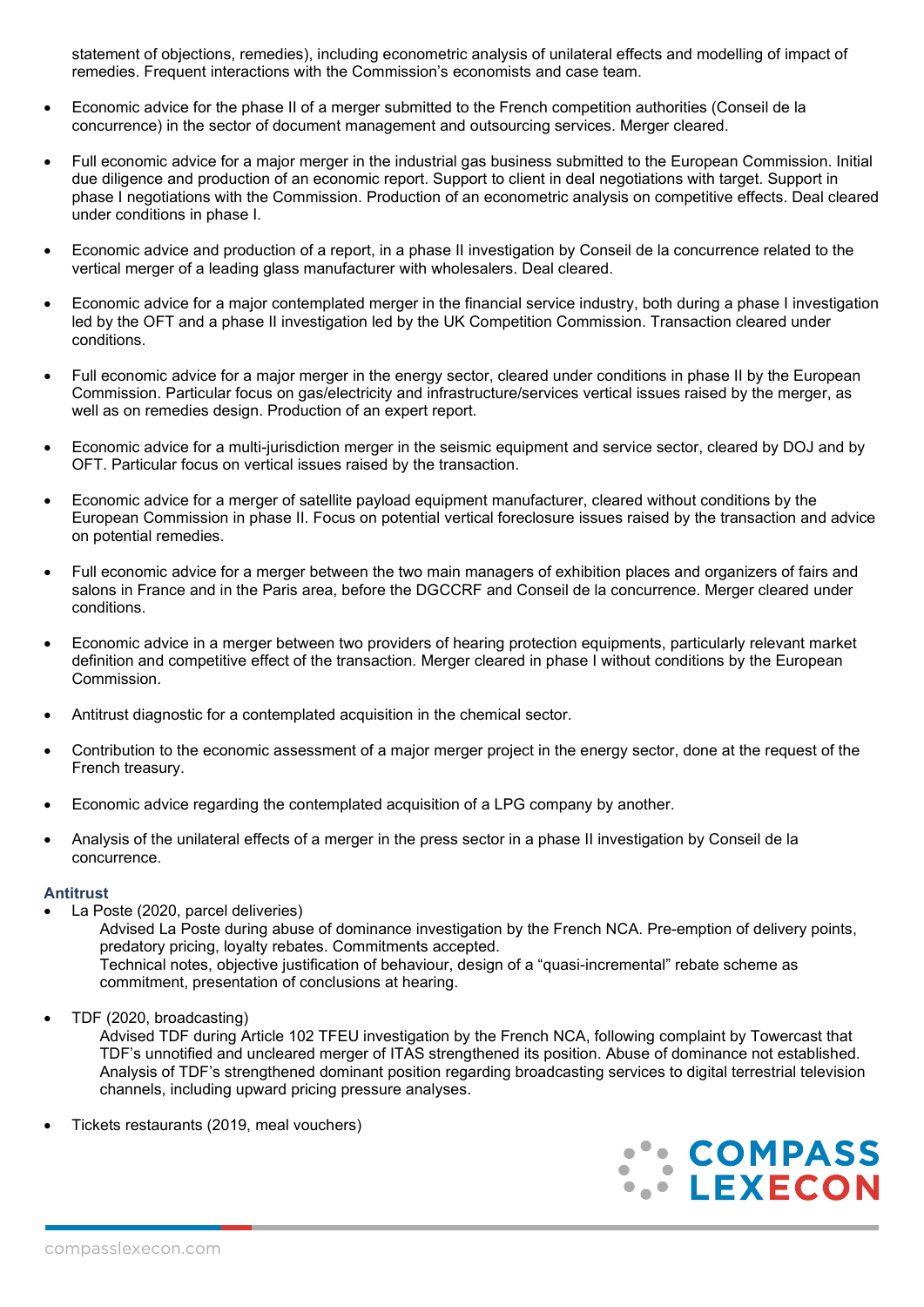Advised one of the meal voucher issuers during Article 101 TFEU proceedings in front of the French NCA. Information exchange and raising barriers to entry. Examination of economic foundations of the claims.

- Fruit-compote manufacturers (2019, food) Economic support to a supplier of apple deserts (manufacturer of private labels) during Article 101 TFEU proceedings in front of the French NCA. Analysis of economic impact of the collusive practices.
- Groupe Canal Plus (2019, media) Assistance to Groupe Canal+ during appeal of a French NCA decision regarding foreclosure to French movies. Critical review of French movie market assessment by French NCA.
- Paylib (2018, financial services) Analysis of business model and compliance with Article 101 TFEU.
- Appeal German-French flour cartel (2017, flour) Expert report before Paris Court of Appeal. Analysis of efficiencies, lack of demonstrated anti-competitive effects of the commercialisation JV. Court eliminated EUR 145 million in fines.
- Engie (2017, natural gas)

Advised Engie during abuse of dominance investigation by the French NCA. Complaint by natural gas market entrant Direct Energie. Alleged cross-subsidisation between Engie's market and regulated offerings and alleged predatory pricing in tenders by SMEs. Investigation closed under settlement procedure. Design of commitments, through ex-ante and ex-post price tests, to ensure no cross-subsidisation and no predatory pricing.

- Insurance company (2017, insurance) Support to client during information exchange investigation by the Romanian NCA. Independent expert report with analysis of coordination practices and alleged collusive effects.
- Appliance manufacturer (2017, household appliances) Advice during coordinated practices investigation by the French NCA. Analysis of competitive effects.
- French car rental companies (2017, car rental) Advised Groupe Avis during Article 101 TFEU investigation by the French NCA. Alleged information exchange between car rental companies at airports in France. Investigation dropped without fines (Decision 17-D-03 of 27 February 2017). Statistical analysis of behaviour and market outcomes.
- Euribor manipulation (2012-2016, financial services) Advised Société Générale and Credit Agricole during investigation by the European Commission. Alleged manipulation of Euribor and Libor index. Quantitative analyses of Euribor submissions and components, benchmarking exercises. Testimony at hearing for Credit Agricole.

Assistance to Société Générale during appeal before General Court. Fine reduction by almost half.

- French parcel delivery services (2015, parcel delivery services) Advised Chronopost/Exapaq (subsidiary of Groupe La Poste) during Article 101 TFEU investigation by the French NCA and subsequent appeal. Alleged price fixing. Décision n°15-D-19 of 15 December 2015. Economic analysis of price impact and value of sales.
- Private label dairy products (2015, dairy sector)

Economic support to Lactalis during Article 101 TFEU investigation by the French NCA related to the manufacturing of private label dairy products. Alleged price fixing and volume allocation. Decision n°15-D-03 of 11 March 2015. Report based on facts from leniency application and general context of dairy sector. Empirical analysis of

potential effects.

• Spectacle frames (2015, spectacle frames) Advised a client during an investigation by the French NCA regarding vertical relationships in the sector. Assessment of potential vertical restraints.

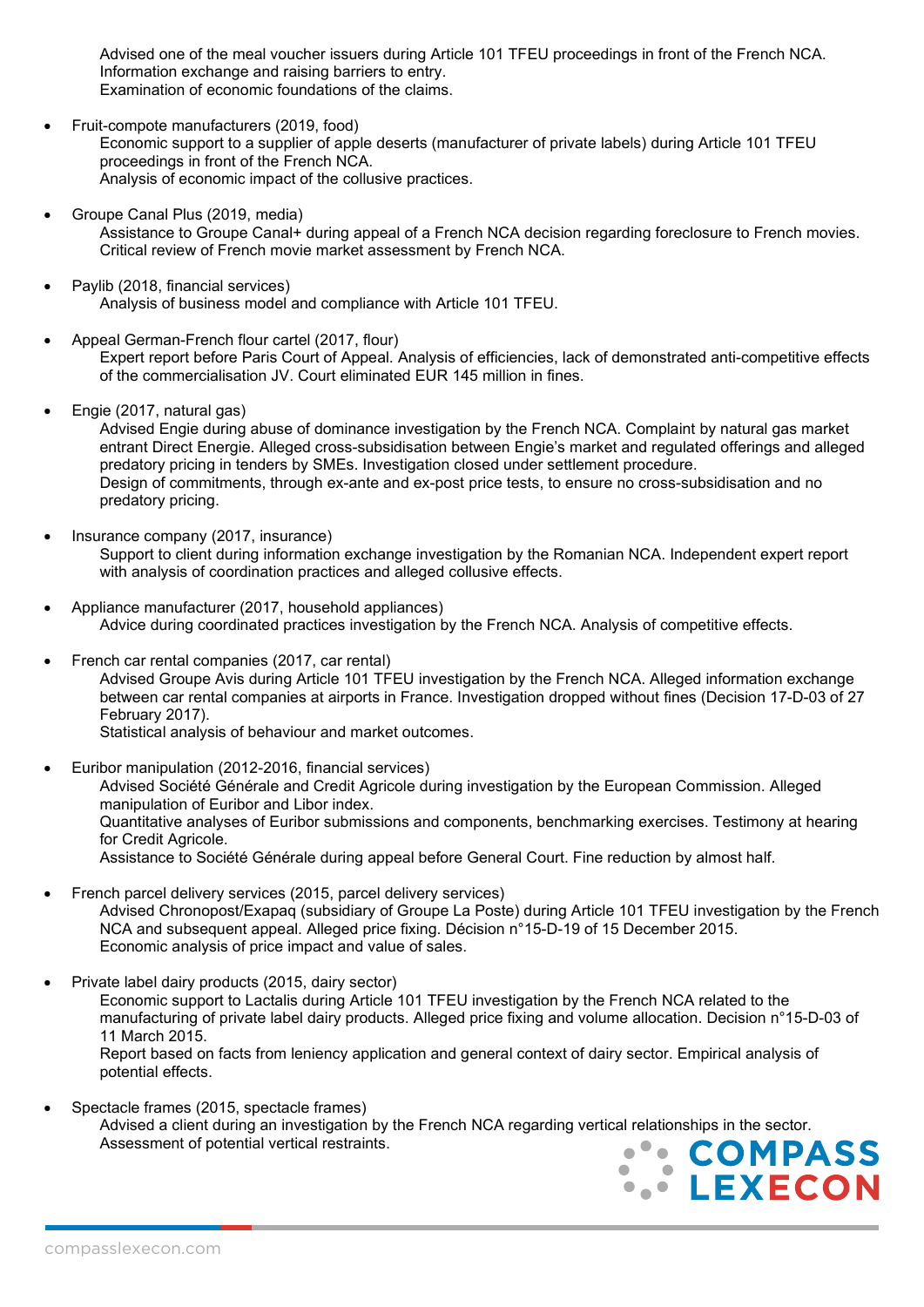• Electrabel (2015, electricity)

Advised Electrabel during an abuse of dominance investigation by the Belgian NCA regarding anti-competitive practices in the Belgian wholesale day-ahead market. Alleged physical and economic withdrawal of capacity. Several claims dropped.

Analysis of market definition (wholesale spot and forward markets, market coupling). Pivotality analysis. Objective justifications. Price impact analysis. Submission of expert reports and testimony at hearing.

• High-voltage power cables (2014, high-voltage power cables)

Advised Nexans during Article 101 TFEU investigation by the European Commission. Exclusive territories. Qualitative and quantitative analyses: market characteristics, analysis of effects (margins, prices, project allocation).

• Credit Default Swaps (2013, financial services)

Advised one of the financial institutions under investigation by the European Commission regarding an alleged cartel related to provision of clearing and trading services for Credit Default Swaps (CDS). Case dropped against our client due to lack of evidence.

- Amaury (2013, newspaper) Advised Amaury during abuse of dominance investigation by French NCA. Exclusionary practices. Expert report, testimony at hearing, support during appeal.
- Online hotel booking platforms (2013, booking platforms) Advised a client during investigation by the French NCA into MFN (price parity) clauses by online hotel booking platforms. Analysis of efficiencies.
- Home and personal care (2013, home care and personal care) Advised Unilever during investigation by the French NCA into an information exchange with other manufacturers and their negotiations with retailers (wholesale prices, backward margins). Analysis of alleged effects set out in SO (overcharge analysis).
- Deutsche Bahn/EuroCargoRail (2012, French rail freight) Advised plaintiff DB/ECR during abuse of dominance investigation by French NCA into SNCF's practices. Predatory pricing. Economic report with analytical foundations of predation test, testimony at hearing. French NCA followed CL's analytical framework.
- Addiction treatment buprenorphine (2012, pharmaceuticals) Advised Reckitt Benckiser during investigation by the French NCA. Allegation of anti-competitive rebates. Economic analysis in response to SO and Report, criticizing allegations of abusive rebates. Testimony at hearing.
- Groupement des Cartes Bancaires (2011, interchange fees) Advised Groupement des Cartes Bancaires during investigation by Assemblée nationale constituante regarding card and ATM withdrawal interchange fees. Economic reports with cost-based evaluations, tourist-test analysis. CL analyses used by French NCA to adopt caps.
- MIF cheques (2008-2011, interchange fees) Advised Société Générale and all major French banks during investigation by the French NCA. Analysis of objective justification, analysis of effects in cheques market. Decision and fine cancelled by Court of Appeal.
- GDF Suez (2011, natural gas transport) Advised GDF Suez during Article 101 TFEU investigation by the European Commission and during appeal before Court of First Instance. Alleged market-sharing of French and German gas markets. Significant reduction of fine on appeal. Analysis of anti-competitive effects. Testimony at hearing before European Commission. Support at CFI hearing.
- TPSA (France Télécom) (2011, broadband telecommunications)

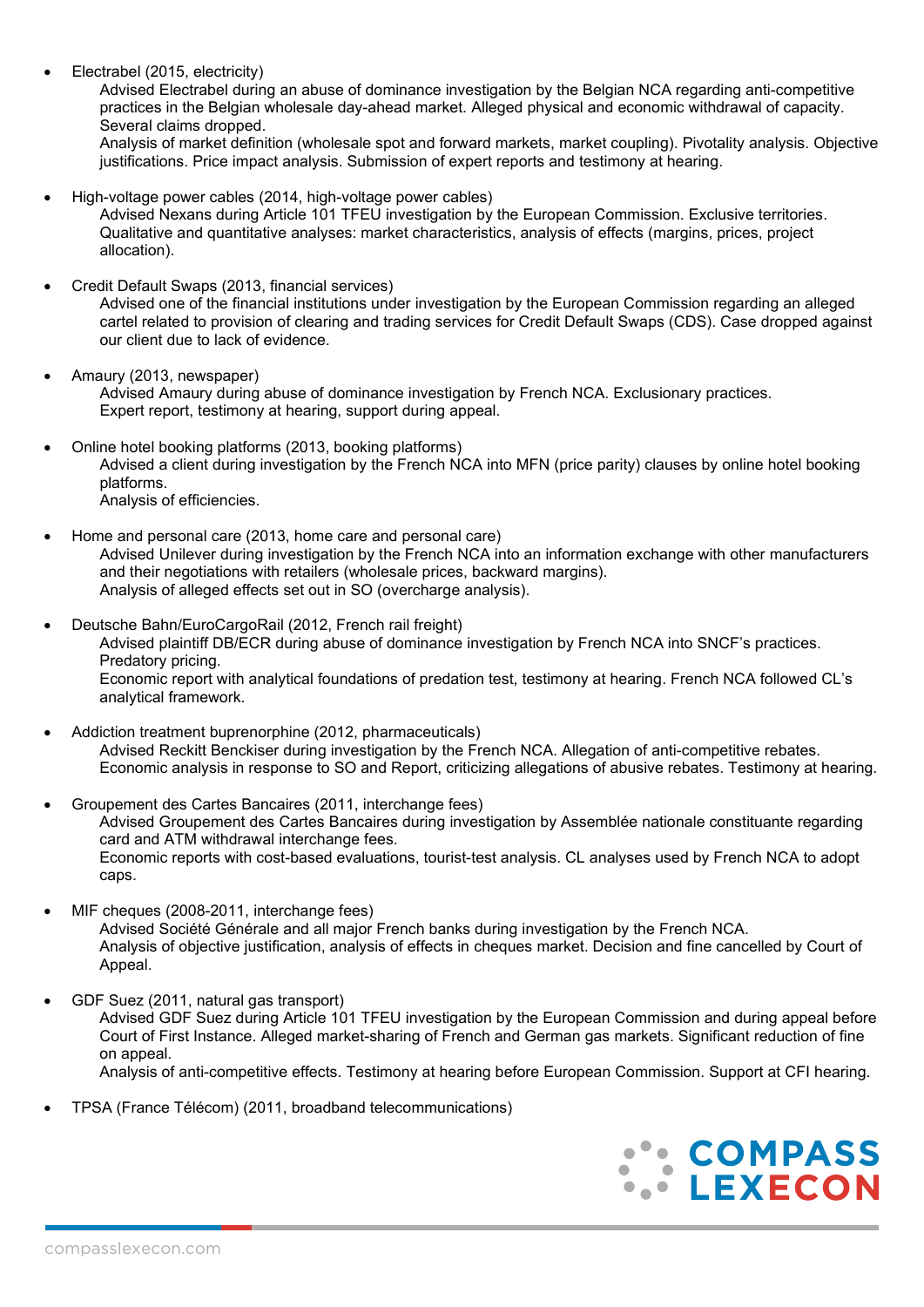Advised TPSA (Polish subsidiary of France Télécom) during appeal of an Article 102 TFEU decision of the European Commission. Allegation of foreclosure through technical non-pricing and pricing practices, including margin squeeze practices.

Submission of two expert reports highlighting flaws in principles and implementation of EC analyses, potential effects of exclusionary practices. Testimony at hearing.

• Arcelor Mittal (2010, steel)

Advised Arcelor Mittal during cartel investigation by the French NCA and appeal at the Paris Court of Appeal. Expert report with econometric analyses to assess cartel impact and impact of fine on competition in light of global economic crisis. Fine reduced by over 85% on appeal.

- For an oil company, production of an economic report to clear allegations of concerted retail pricing of gasoline on highway. Contribution to appeal. Case won on appeal.
- For the European bureau of collecting societies, production of an economic report to dispute claims made by music recording companies regarding allegedly abusive authors' rights.
- For European collecting societies, production of an economic report to get clearance by the European Commission for an agreement covering authors' rights for on-line works. Participation to the hearing at the European Commission.
- Economic analysis of market definition in the video sector in France, provided to Conseil de la concurrence in the context of an investigation about alleged vertical foreclosure.
- Development of a cost model and production of an economic report in the context of an investigation by the European Commission about potential predatory practices in the financial services industry.
- Economic advice and production of an economic report in a case brought by Conseil de la concurrence on alleged collusive conduct and impediment to competition in the franking machines industry.
- Economic advice and production of an economic report on alleged price maintenance practices, in the consumer electronic industry, in the context of an investigation by DGCCRF and a report by Conseil de la concurrence.
- Economic advice and production of an economic report, regarding the damage caused by alleged bid rigging and collusive behavior in the road building sector.
- Economic analysis in response to a Art 81–based statement of objection issued by the European Commission in the automotive sector.
- Review of an economic analysis of the damages brought to a company by the pricing policy of its main competitor, in the mobile sector.
- Production of an economic report regarding the price conditions of total local loop unbundling in France, following a complaint lodged by entrants at Conseil d'Etat.
- Economic analysis of the efficiency benefits of a common sea transportation agreement between cement producers. Expert report in the context of an appeal to a decision by Conseil de la concurrence.
- Economic analysis of the potential effects of alleged concerted pricing practices in the sector of business clothing rental. Expert report and hearing at Conseil de la concurrence.
- Economic analysis of the potential effects of information exchange practices in a consumer good sector.
- Economic analysis of the potential effects of alleged concerted practices in the toy sector in France. Expert report submitted to Conseil de la concurrence and participation to a hearing held by Conseil de la concurrence.
- Expert report on price tests for margin squeeze issues in the mobile telecommunication sector, on behalf of a major French operator. Hearing presentation
- Economic analysis in the context of investigation by French Conseil de la concurrence regarding potential predatory practices in a therapeutical area of the pharmaceutical sector. Case cleared without statement of objection.

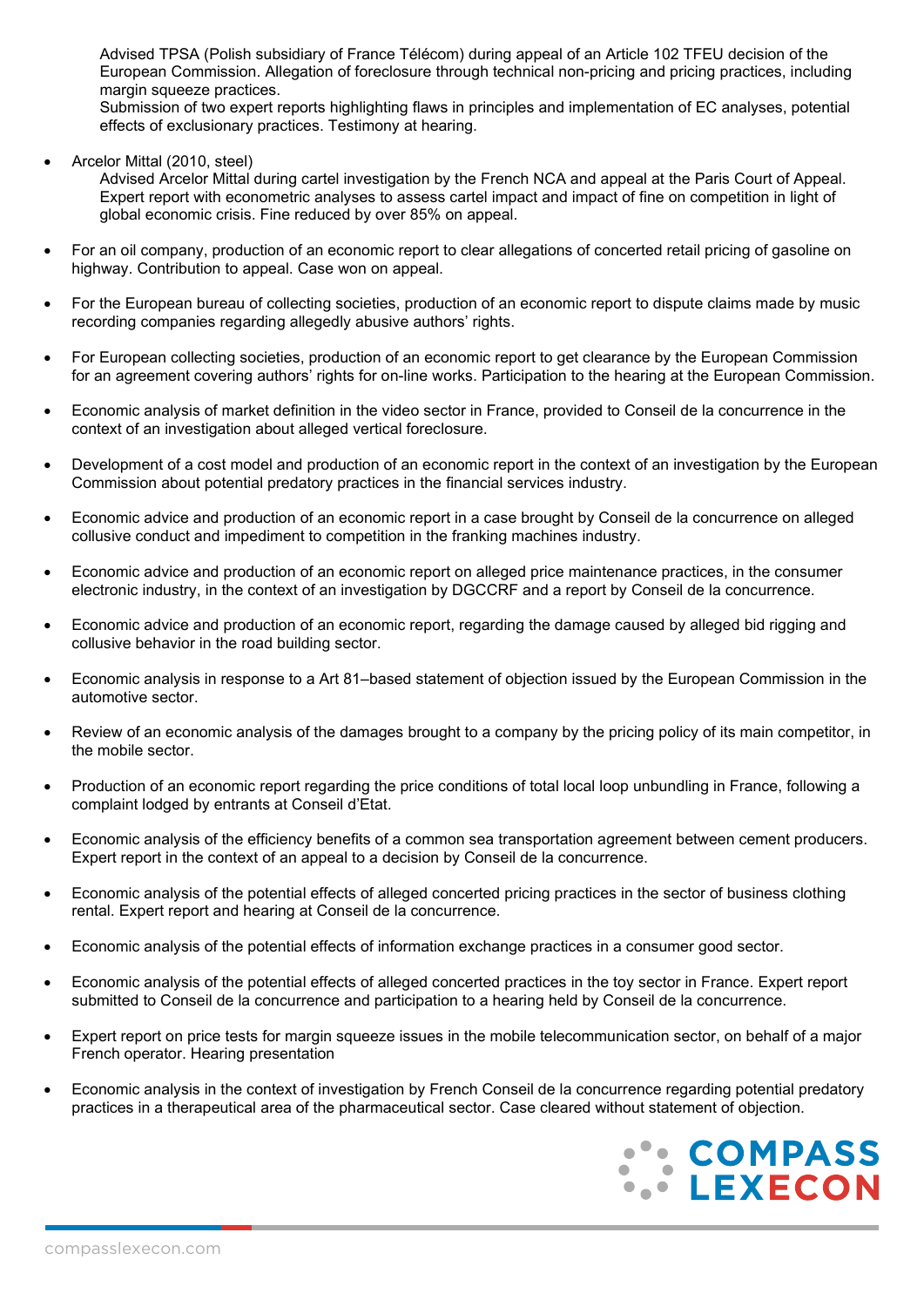- Economic analysis in the context of an investigation by the European Commission about alleged concerted practices between two main energy suppliers in Europe and presentation at European Commission's hearing.
- Expert report in response to a statement of objections about pricing practices in the temporary work sector in France. Presentation at hearing at Conseil de la concurrence.
- Economic analysis in the context of alleged anticompetitive practices in the sector of sport marketing rights in France. Conclusions presented at the hearing at Autorité de la concurrence.
- Filing of several expert reports on behalf of the largest French banks following an investigation regarding the potential anticompetitive effects of an interchange fee. Presentation of the results at the hearing. Expert report submitted on appeal (pending).
- Economic analysis of the effects of alleged concerted practices between cement producers, in the context of the appeal of a decision by a national competition authority.
- Economic analysis of selective distribution arrangements in the beauty and cosmetic industry, on behalf of a professional federation
- Economic analysis of potential anticompetitive practices by the holder of IP over digital applications vis-à-vis a large media company
- Expert report in the context of margin squeeze allegations in the broadband sector in France, on behalf of a large incumbent operator. Case closed by the European Commission.
- Expert report on the efficiency benefits of a joint selling agreement between main suppliers of a consumer good, in the context of an investigation about possible anticompetitive practices in the sector
- Expert report on competitive practices in a sector of office equipment following an investigation on a potential lack of compliance with commitments entered into pursuant to a previous competition decision.
- Economic analysis of potential anticompetitive IP licensing practices for a claimant.
- Economic analysis in the context of Article 81 investigation into market practices in industrial goods sector.

#### **Litigation and Damages**

- SFR vs Orange (2021, telecommunications) Economic support to Orange during litigation proceedings (claim lodged by SFR) following an Article 102 TFEU decision by the French NCA in 2015. Expert reports, rebuttals, data rooms and testifying at hearings. Case settled.
- Lactalis (2020, dairy)

Economic support to Lactalis during damages proceedings following a cartel in the sector for fresh dairy products in France (fined by French NCA in March 2015).

Two expert reports rebutting damages claims by retailer company Cora and its purchasing unit Provera, using multinomial regression analysis for the overcharge, present value scenarios, and pass-on defence. Testimony during Court hearing at Paris Commercial Court. Court rejected most of the damages claims.

• EDF vs ENGIE (2020, energy)

Advised Engie during legal proceedings before the Nanterre Commercial Court and the Court of appeal of Versailles initiated by EDF, claiming unfair business practices. Critical analysis of EDF's damage estimations. Court rejected most of EDF's claims.

• Republic of Croatia (2019, postal)

Competition expert witness in international investment treaty arbitration (ICSID Case No. ARB/15/5), regarding alleged distortions in implementation of postal regulation in Croatia. Replies to expert submissions by claimant, testimony at oral hearing. Our client was found liable, but no damages were awarded.

• Canal+ (2018-2019, broadcasting)

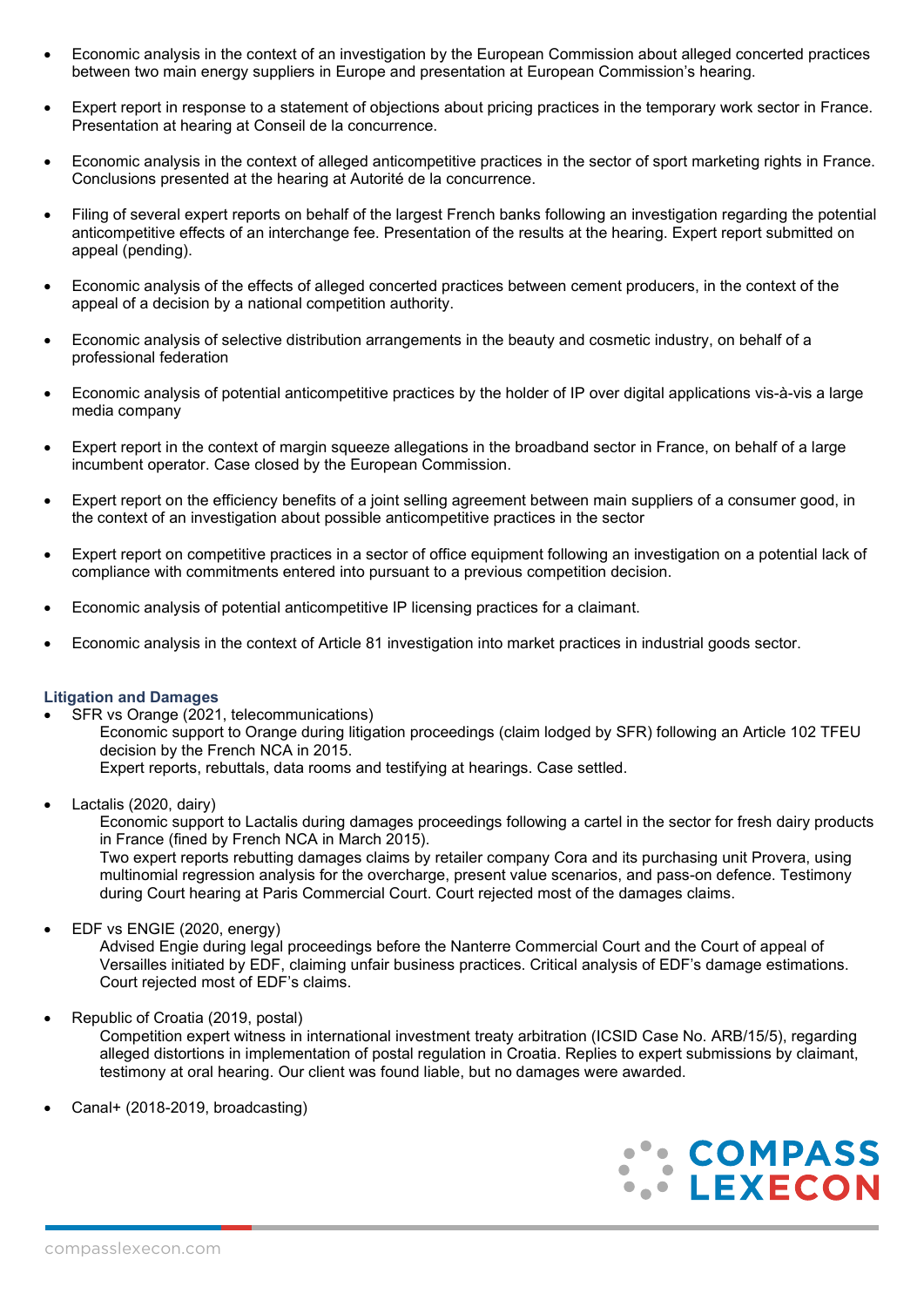Assisted Group Canal+ during IP litigation in front of the International Chamber of Commerce with the owner of Electronic Programming Guide opposing Canal Plus and group TIVO (formerly Gemstar/ROVI). Analysis of economic basis for counterclaim based on a MFN clause in licensing contract.

Scoring method water tender (2018)

Litigation before an administrative appeal court in France. Analysis of economic underpinning of scoring method used in tender of water cleaning operation.

Water treatment (2017, water)

Assessment of plaintiff's damage evaluation in context of commercial litigation before the Paris Tribunal de Commerce.

Switch (2016, online holiday sales)

Economic support to online travel agency Switch during damages proceedings following an Article 101 TFEU decision by the French NCA, fining SNCF and Expedia for a vertical agreement favouring their own booking sites (2009). Damages attributed to our client (2013) and confirmed by Cour d'Appel de Paris (2016). Submission of expert reports, testimony before the Tribunal de Commerce de Paris.

• Public transport (2016, transport)

Economic analysis of damages claims lodged by bus companies in France. Expert report for litigation proceedings before the Tribunal de Commerce de Lyon (case 2014J357).

- Bahrain Steel (2016, steel) Support in context of international arbitration regarding an iron ore supply contract. Oral testimony at hearing.
- Gaz Réseau Distribution France (GRDF) (2016, energy) Cost analysis in context of litigation initiated by Direct Energie.
- Saint Gobain (2015, car glass)

Economic assistance to Saint-Gobain during several damages' proceedings before German commercial courts, following Article 101 TFEU infringement by car glass manufacturers fined by the European Commission in 2009. Expert reports with commented damages assessment made by claimants and own damages estimations. Claim by HUK Coburg at Landgericht Düsseldorf rejected.

- Laundry detergent (2015, FMCG) Economic support to a manufacturer of laundry detergent, fined by the French NCA, during follow-on damages claim.
- GDF Suez (2013, energy)

Economic advice during Article 101 TFEU investigation by the European Commission and on appeal by the General Court regarding market sharing agreement between GDF Suez and E.ON. Assessment of damages. Infringement confirmed by the General Court, but fine significantly reduced (more than 40% reduction).

- SGL Carbon (2013, chemical goods) Evaluation of potential damage caused by coordinated practices between producers of carbon and graphite products, following a claim by SNCF. Expert report with critical analysis of an economic report produced on behalf of the plaintiff.
- Nexans (2013, power cables)

Economic support to Nexans during damages proceedings (claim by EDF) in front of the Tribunal de Commerce and appeal in front of the Paris Court of Appeal. EDF's claim fully rejected by Tribunal de Commerce and Paris Court of Appeal (2015).

Expert reports assessing the merits of the quantification of economic harm by EDF.

• Deutsche Bahn/EuroCargoRail (2013, transport)

Economic support to DB/ECR during damages proceedings at the Tribunal de Commerce de Paris, following Article 102 TFEU infringement by SNCF. Export report including economic approach based on tender data and financial analysis based on P&L and strategic planning information.

• Aircraft (2013, aviation)

Assessment of expert report on market definition in WTO dispute.

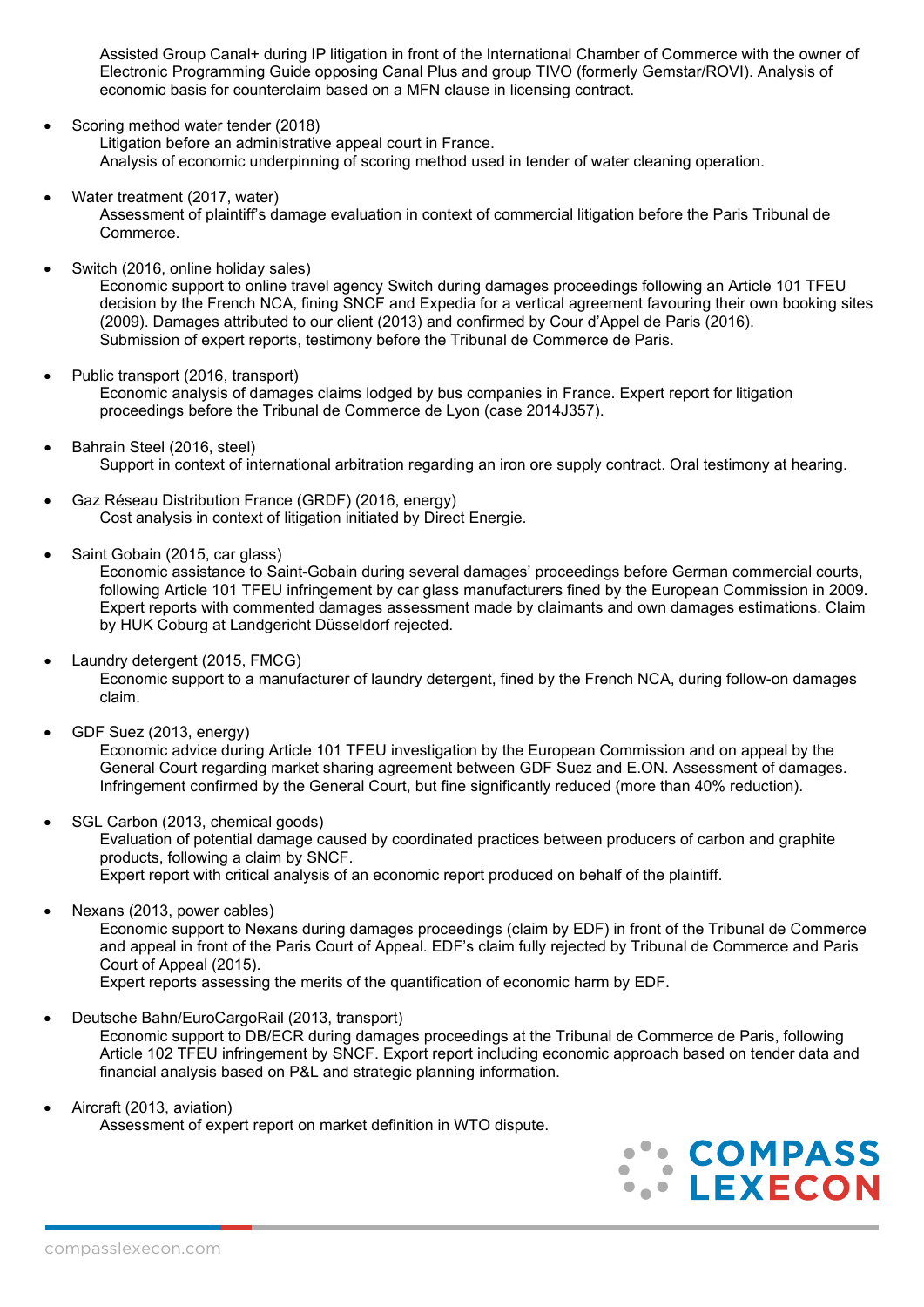• Car manufacturer (2013, automotive)

Support to a car manufacturer during appeal procedure before the Appeal Court of Versailles, following a damage decision by the Tribunal de Commerce de Paris. Economic assessment of damages claim following breach of contract.

- Palm (2013, high-tech) Economic analysis in context of a dispute before the Paris Tribunal de Commerce (alleged abusive breach of commercial relations). Market study for positioning of Palm in market for PDA/smartphones.
- France Telecom (2011, telecommunications) Assistance to France Telecom during damages claimed by Numericable as a result of anticompetitive practices in the broadband sector. Expert report and testimony in front of the Tribunal de Commerce de Paris. Tribunal awarded less than 1/15 of the lower bound of Numericable's damage claim.
	- Eurotunnel (2007, transport) Economic report and evaluation of damages suffered by Eurotunnel during investor-state arbitration (PCA Case No. 2003-06) against French and UK governments. Court decided in favour of Eurotunnel.
- Economic analysis and report about the potential anticompetitive aspects of a joint distribution agreement in the LPG sector, in the context of a commercial dispute and arbitration proceedings between two main oil companies
- Economic analysis and representation at the oral testimony regarding the potential anticompetitive nature of a contractual arrangement between two main defense system suppliers, in the context of an ICC arbitration.
- Expert note on the economic consequences of an injunction to cease the selling of a product deemed to infringe IP rights of a competitor, in the paramedical domain. Note submitted at the appeal stage.
- Expert reports on the damage incurred by a major pharmaceutical company following the failure of another company to maintain patent protection in a large TA facing generic entry, in the context of an ICC arbitration.
- Valuation of a brand in the context of contemplated acquisition of shareholding in common sale structure operating in a consumer good industry.
- Expert report in the context of a claim regarding conditions of access to a deemed essential infrastructure in the telecommunications sector.

## **Other**

• Air France-KLM (2021, aviation)

Economic advice to Air France-KLM during state aid investigation by the European Commission regarding a recapitalisation of Air France by the French State in context of COVID-19 crisis and its significant negative effects on the aviation sector.

- La Poste (2019, postal) Internal assessment of a new commercial offer and its compliance with competition law.
- Veolia Transdev (2013)

Assessment of state aid compliance of its subsidiary Société Nationale Corse Méditerranée (SNCM)

**Energy** 

Production of an economic report on competition issues and the impact of potential remedies in the electricity sector in France. Report presented at a special session at European Parliament.

**EC Energy sector inquiry** 

Economic analysis in support of the response of a major gas operator to the Energy sectoral inquiry of the Commission.

**Telecommunications** 

Analysis of market definition in the broadband Internet market and production of an economic report, to support a major telecommunications operator in its response to the public consultations of the national regulator, regarding the implementation of the new European regulatory framework.

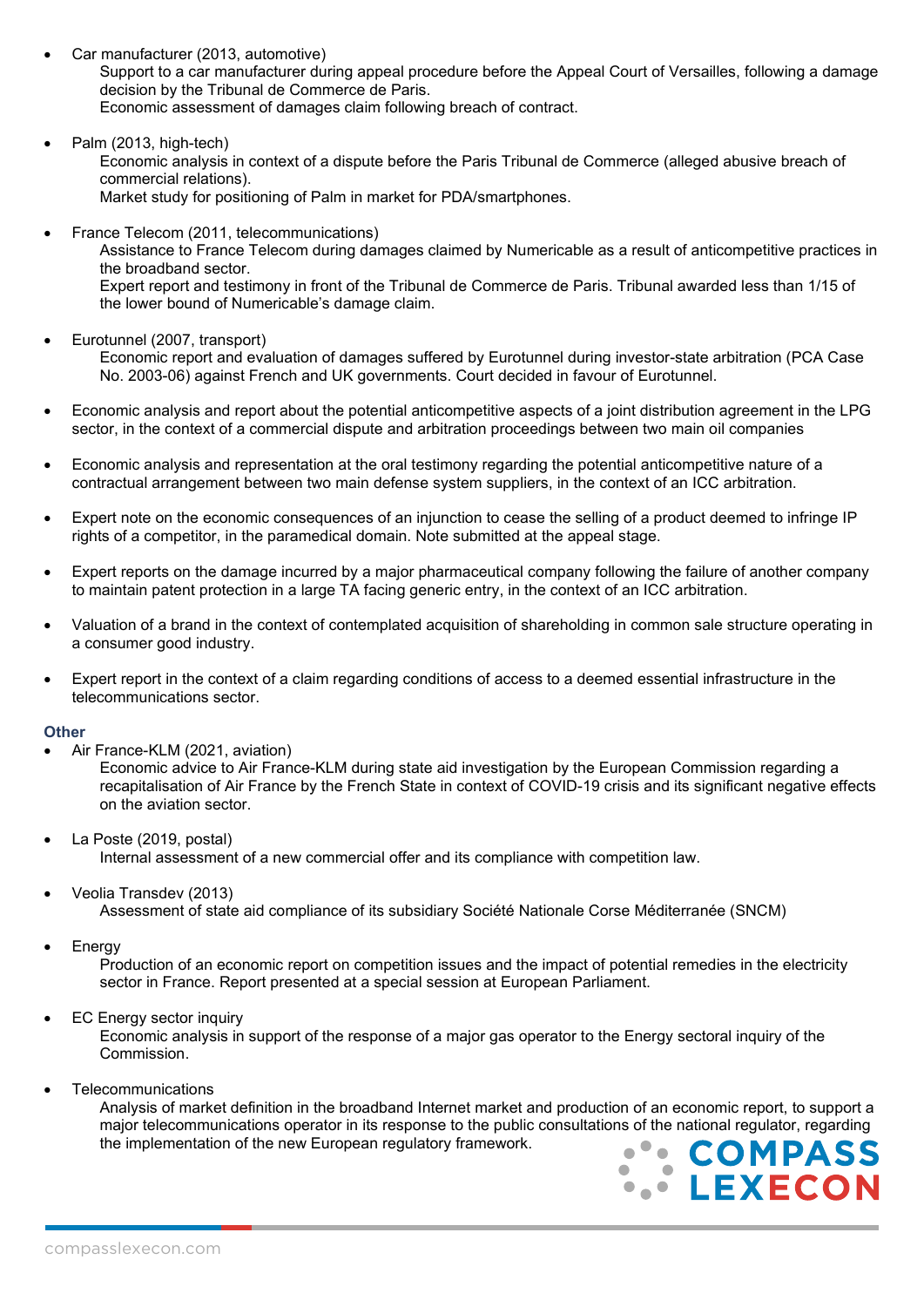**Telecommunications** 

Economic analysis regarding margin squeeze tests in the broadband Internet in France, to be applied to the Internet arm of a major telecommunications operator, under discussion with the European Commission.

**Telecommunications** 

Production of an economic report on the proposed implementation of a pricing scheme as part of the implementation of the new regulatory package in broadband telecommunications.

**Banking** 

Economic analysis on behalf of a professional association in the context of the retail banking sectoral inquiry of the European Commission.

**Telecommunications** 

Expert opinions on the potential regulation of wholesale markets associated with fiber-based services of very high speed access to Internet, on behalf of a major telecommunication operator.

**Telecommunications** 

Expert opinion regarding the implementation of cost-based pricing scheme for services ancillary to unbundling, on behalf of a major telecommunication operator. Note submitted in the context of a litigation concerning a decision adopted by the French NRA.

**Media** 

Economic analysis of the compatibility of new pay TV offerings with competition law, for a large media firm

**Energy** 

Expert report on the regulation of natural gas storage facilities.

**Energy** 

Economic analysis and report regarding the valuation of hydro-capacity on the wholesale markets by a large incumbent operator

**Chemicals** 

Economic analysis of potentially abusive IP licensing terms imposed by a manufacturer of petrochemical goods

**Banking** 

Cost analyses in the context of review by French NCA of various interchange fee in retail banking sector in France.

## **PUBLICATIONS**

#### **Books**

"Economie de L'Entreprise", 2005. Editions de l'Ecole Polytechnique, co-authored with J.P. Ponssard and H. Tanguy.

#### **Articles**

"Selection in Dynamic Entry Games", (with D.Gromb and J.P. Ponssard), Games and Economic Behavior, 1997, 21 : 62– 84.

"Les Enjeux de l'Ouverture à la Concurrence dans les Télécommunications" in Concurrence Internationale, Croissance et Emploi: Théories Economiques et Expériences Industrielles, J.P. Ponssard ed., L'Harmattan, 1997, pp. 129–159.

"Théorie de la Concurrence Imparfaite : la Nouvelle Economie Industrielle", (with J.P. Ponssard), in Concurrence Internationale, Croissance et Emploi : Théories Economiques et Expériences Industrielles, J.P. Ponssard ed., L'Harmattan, 1997, pp. 39–63.

"Les Enchères PCS Large Bande aux USA : Chronique d'un Succès Raisonné", Communications et Stratégies, Juillet 1996, 22: 81–115.

"Efficiency in Dynamic Quantity Competition with Large Fixed Costs: A Remark on Markovian Equilibria" (with R. Lahmandi-Ayed and J.P. Ponssard), Economic Letters, 1996, 50: 213–221.

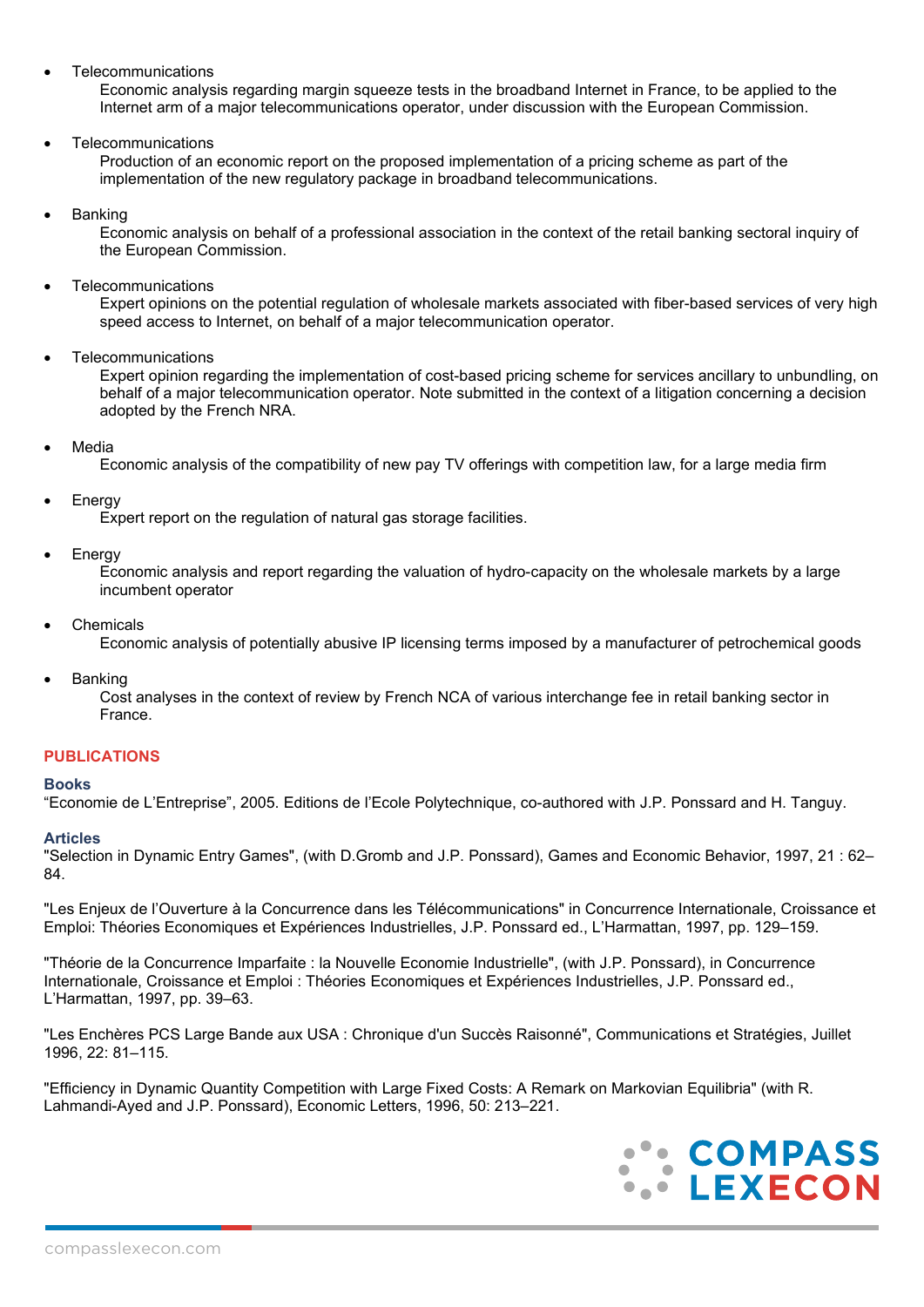"Less Short-term Competition for more Innovation", (with J.P. Ponssard), Annales des Télécommunications, Avril 1995, 50: 276–285.

"Effets de Diffusion et Incitations à la R&D sur des Marchés Homogènes", Annales d'Economie et de Statistique, Septembre 1994, 30: 183–216

#### **Other Working Papers**

"Development Races", mimeo CNET, May 1996, submitted to the Rand Journal of Economics, second review requested.

"A Mathematical Criterion for Incentive Compatible Mechanisms ", (with H.L. Huynh and E. Telatar) mimeo AT&T Bell Labs, February 1995, unpublished.

"Innovation and Dynamic Entry Deterrence", (with D.Gromb, MIT), mimeo CNET & MIT, November 1995, submitted to Journal of Economics and Management Strategy, review requested.

"The Decision of Information on a Market with Vertically Differentiated Goods" CORE DP 9304, February 1993, unpublished.

## **Competition Policy Articles**

"Intel: the long awaited ECJ ruling", February 2018, Revue Concurrences N1 2018 (joint with Damien Neven).

"When information is not (market) power – Using quantitative techniques to show that information exchange did not facilitate collusion", Compass Lexecon Expert Opinion, December 2017 (joint with Guillaume Duquesne, Soledad Pereiras, and Elena Zoido).

"Concurrence et services financiers : Le cadre économique de fixation des montants des commissions multilatérales d'interchange", May 2014, Revue Concurrences N2 2014 (joint with Jérémiah Juts).

"Existe-t-il des échanges d'informations pro-concurrentiels?" Septembre 2013, Revue Concurrences N3 2013 (joint with Valérie Meunier, Sabine Naugès, Séverine Risser).

"Le rôle du service économique de l'Autorité de la concurrence". Revue Concurrences, September 2013 (joint with Etienne Pfister).

"Private enforcement: Current issues". Revue Concurrences, December 2012 (joint with Frédéric Jenny and Mark D. Powell).

"Analyse économique de la concurrence multiproduits". Revue Concurrences, May 2011 (joint with David Tayar and Anne Perrot).

"Practical Issues with Competition Damages", Global Competition Litigation Review, (with Peter Daniel and Jorge Padilla), April 2010.

David Sevy, Raphael de Coninck, Gunnar Niels, Theon Van dijk, Franck Verboven, Robin Noble, « Competition damage evaluation: A short state-of-play », Concurrences, N° 3-2010.

Proceedings of the Conference Concurrences on settlement procedures, Paris, April 2008

Proceedings of the Conference on vertical restraints in competition policy, Paris, May 2008

"Les remèdes dans les opérations de concentration", Actes des ateliers de la concurrence de mars 2007, Concurrence & Consommation, n°156, Décembre 2007.

"Enquête sectorielle de la Commission européenne sur la banque de détail: des résultats peu concluants", (avec P.A. Buigues, F. Palle-Guillabert, J.F. Pons), Banque Stratégie, mai 2007, n° 248, pp.16–26.

"EC Competition Law Almost Five Years After the CFI's Tsunami: An Economists' Perspective", (with J. Padilla), Concurrences, n°2–2007, pp. 12–15.

"Le contrôle des concentrations dans les industries de réseaux : particularités et enjeux", Revue Lamy de la concurrence, Novembre/Décembre 2005, pp. 9–15.